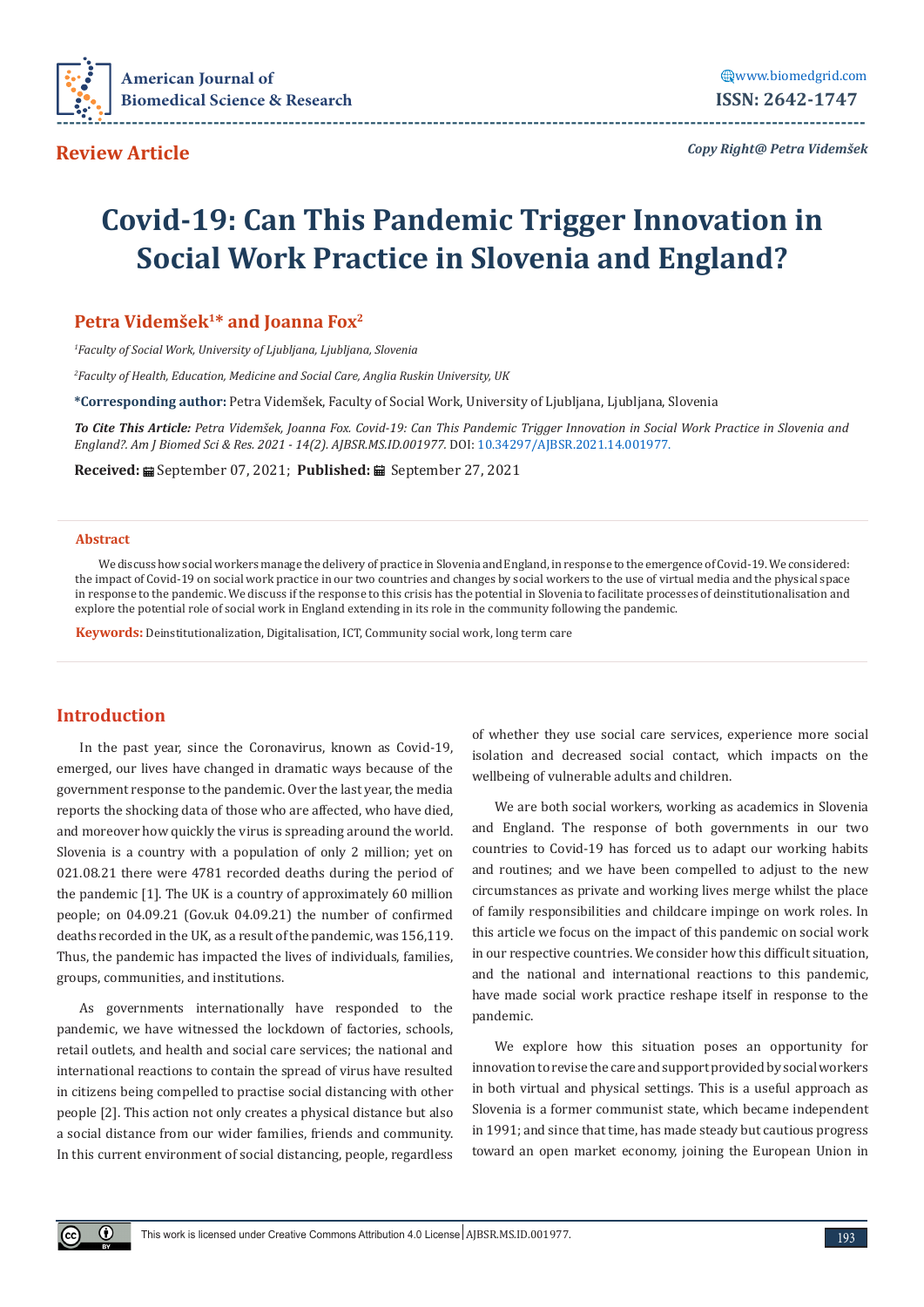2004. Care is predominantly providing through total institutions [3,4]. Moreover England, as part of the UK, has a neoliberal economy, which impacts on the delivery of its public services, and the whole UK left the European Union at the end of 2019 [5]. We conclude by questioning whether the current economic status of our countries following months of lockdown may limit service improvement by introducing innovation without change [6].

## **Process of Reflection**

From March 2020 until the middle December 2020, we exchanged our views and shared the situations as they unfolded in each of our countries. We reflected on the responses to Covid-19 experienced in our separate countries and organised the ideas into a comprehensive whole that showed the changes in our local and national environments. We formulated our main research questions to guide the development of the discussion in this article:

- a) What impact does Covid-19 have on social work practice in Slovenia and England?
- b) How can social work be conducted in the virtual world?
- c) Is this pandemic a potential trigger for innovation in the physical space?

#### **Social Work in The Virtual Space**

Although in both Slovenia and England, social work practice is at different stages and delivered in different ways, we find many similarities to our responses during Covid-19. The context of the delivery of care, affects how practice is organised in each country. During Covid-19, we, as members of the public, and even more so as social workers, are under pressure from governmental administrations to practise social distancing from each other to prevent the spread of the virus. Social distancing [2] incorporates changes in behaviour that prevent disease transmission by reducing contact rates between susceptible individuals and infected individuals who may transmit the disease. In Slovenia and England, all social programmers have been delivered differently from previous practice with practitioners working on-line or via the telephone.

On 18 March 2020, the Ministry of Labour, Family, Social Affairs and Equal Opportunities in Slovenia issued new guidelines to social workers and volunteers [40] which restricted contacts in centers of Social Work to solely virtual connections. Supervised contacts between parents and children were restricted and physical contact was not allowed; residential homes and day-care facilities for children and adults with learning disabilities have closed except when no other care is available. Furthermore, access to day centers for homeless people have been limited and replaced by street-based provision of basic subsistence essentials. Exceptions to digital-only

contact were only allowed for emergency situations which required the protection of vulnerable adults or children [4].

Due to the restrictions, social workers had to respond to the changing situations and adapt practice to support vulnerable adults and children. Social workers were aware of the needs that lockdown triggered for many people. A report from [48] confirmed that the number of domestic violence cases rose during the period of lockdown and concluded that mandatory isolation maximizes the risk of violence and maltreatment within families occurring and minimizes access to help and support, although, interestingly, the number of all criminal acts declined during this time [4]. Leskošek et al. [8] also reported about food poverty of young people. In Slovenia, pupils have access to a meal and hot lunch provided by the schools, but when the schools closed, no food was available, and many young people experienced food poverty.

Similarly, in the UK, research by Romanou, et al. [9] (3) reported the negative impact of Covid-19 on vulnerable children as lockdown increased the stressors on caregivers and has led to further risk of abuse as children were no longer able to access their normal protective services and networks. Trussell Trust [10] an organization providing food parcels for those in food poverty in the UK, experienced a sharp rise in demand from those in poverty, unable to provide for their basic subsistence needs. Moreover, it reported an 89% increase in need for emergency food parcels during April 2020 compared to the same month last year, including a 107% rise in parcels given to children [10].

In England, social workers continue to undertake multiprofessional partnership working, assessing and safe-guarding vulnerable adults and children, but they must conduct risk assessments focusing on their own health and safety before undertaking their work. BASW [11,12] highlights the need to limit face-to-face meetings and to maintain social distancing whilst undertaking necessary legislative safeguarding; and BASW [11,12] underlines the importance of wearing personal protective equipment whilst conducting such face-to-face assessments. Thus, in response to this situation, in order to assist people, who use services, safely, social workers have adapted the way they care for vulnerable adults and children, but also maintain their own personal health and safety, utilising more connections in the virtual spaces rather than through traditional face-to-face contact.

In both countries, social workers have increasingly used technology to undertake remote assessments to fulfil their legislative duties. Virtual contacts enable elders in care homes to see and hear their sons and daughters on telephones and I-pads; and ICT is utilised to undertake risk assessment and safe-guarding meetings with children and families and vulnerable adults. However, although we acknowledge the potential role of ICT in supporting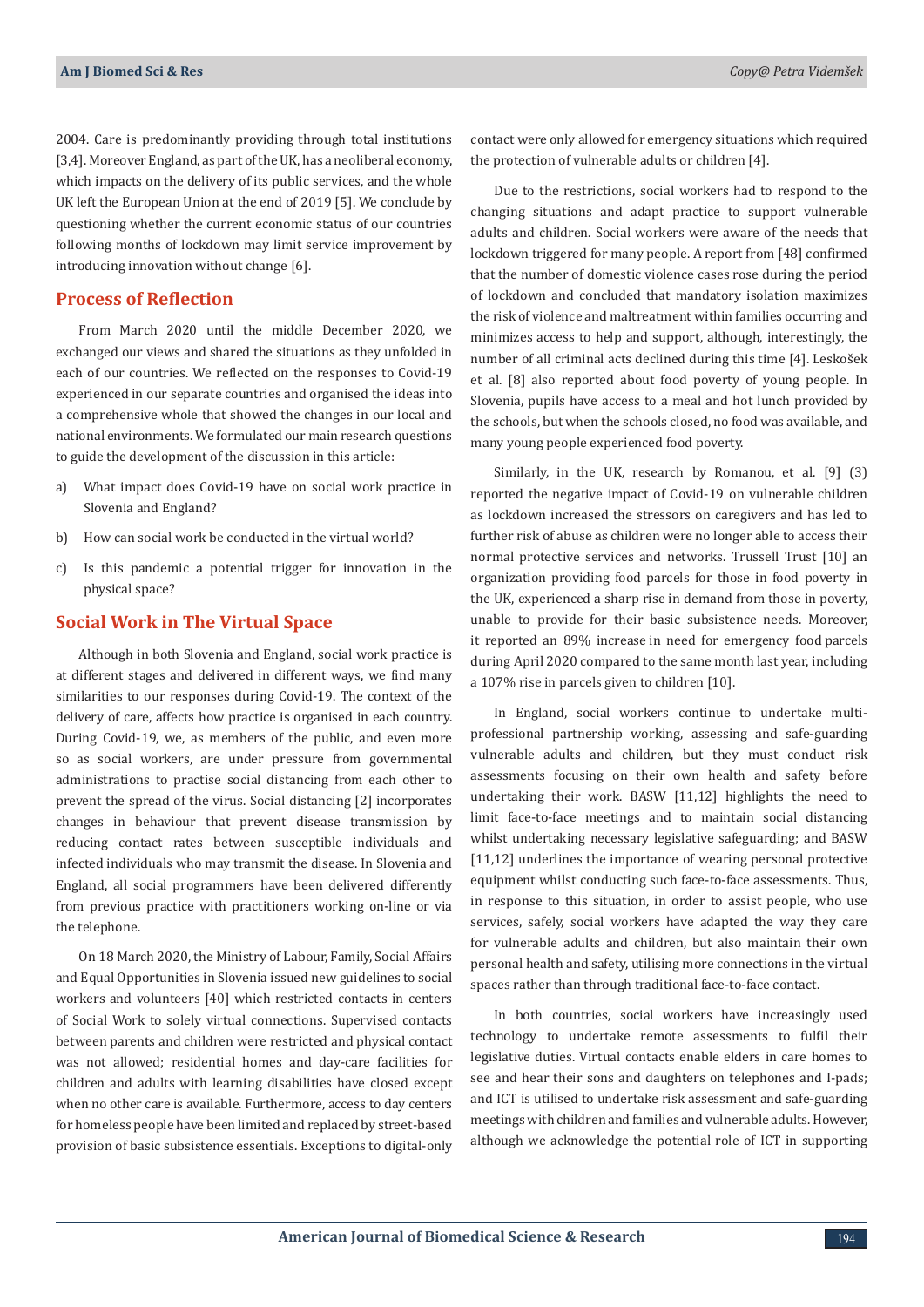communication and its central role in the current context, there are limitations to its effectiveness: facial expression and non-verbal communications are cues to effective interaction with service users in face-to-face meetings (for example, the SOLER model described by Egan, et al. [13] thus, barriers to communication impact on effective relationship-building.

Despite this limitation, ICT has a unique role to play in connecting with service users at this particular time; this has led to guidelines being developed to support effective communication. Banks et al. [14] (v) note the importance for social workers of 'Creating and maintaining trusting, honest and empathic relationships via phone or internet with due regard to privacy and confidentiality. This reminder is reflected in the UK context, where social workers are instructed to use ICT appropriately and ethically [15] ensuring that there is transparency about how data is stored and recorded [7].

Both authors outline that it is important not only to promote digital inclusion but to ensure equal access for all to enable service users to connect with social workers in the virtual world. Not all people have equal access to the digital tools to communicate; accordingly, many service users with specific learning needs, or from older age groups, or people from lower socio-economic backgrounds may have limited access to appropriate technology and Wi-Fi to enable them to connect in such ways [16]. ICT needs to be accessible for all, irrespective of ability, language, ethnic or cultural background, social-economic status, and age. Thus, to access support, information on its use needs to be prepared in easy read formats (short, pictures, voice) so that people with visual or hearing impairments, or learning needs, can engage with it easily. Despite this, social work in the virtual world, has many benefits such as enabling people with learning needs to review video materials in advance; and, furthermore, online meetings provide more opportunities to 'talk' via chat or oral media. This approach promotes opportunities for service users to communicate in diverse ways and enables those with visual or hearing impairments to become active participants in online meetings [16].

Although the use of the virtual space can solve many dilemmas during the Covid-19 by enabling limited forms of virtual communications, we believe that social work cannot only take place in the virtual space. Interpersonal connections are therefore essential in the personal interaction that take place in the physical space; and even more so, physical contact was especially missing in care given to older people. From our process of duo ethnography, we identified changes taking place in the physical space in our local environments of Slovenia and England, and then reflected on the commonalities and differences in the wider international context. Firstly, we focus on Slovenia and then on changes in England.

# **The Potential for Change in The Physical Space**

In Slovenia, many changes to practice have been implemented on both micro and macro levels, however, despite deinstitutionalisation being widely progressed in Europe (and in England) since the mid-20th Century, institutions remain the most common form of care in Slovenia for both older people and those with different disabilities [3,4,17,18]. Following the dramatic spread of Covid-19 cases, the provision of care through total institutions left many residents susceptible to contracting coronavirus. Most deaths happened in just three older people's care homes; on 24 of May 2020, 86 out of 108 overall deaths were in care homes for older people (Kovač 2020) with a majority of deaths in three residential homes in the cities of Ljutomer, Metlika and Šmarje pri Jelšah [8].

Although institutions are not currently safe for residents because of the threat of Covid-19, Slovenia has very little existing home and community support, because it relies so heavily on institutional-based care, therefore home-based care is similarly unsafe. It needs to be understood that institutions are themselves a place of potential risk for older and disabled people, more because of the levels of reduced support and regulated lives in total institutions rather than because of the danger of transmission of Covid-19.

This catastrophic situation in care homes led to all residential care facilities for children and young people, and older people being temporarily closed, and residents being sent home to their families to prevent the spread of the virus. Residential homes and day-care facilities for children and adults with learning disabilities were closed except for cases where no other care could be provided. [19] commented that Covid-19 is not only a problem for older people, but for the wider systems of service delivery through total institutions in Slovenia because community care support is underdeveloped and inadequate. Both authors support and acclaim this opinion. Many relatives have been unable to care for their family members at home, [20] reported that only a few families (less than ten) have taken relatives out of care homes; this has led to a call to develop community resources to enable more family-based and user-oriented care for older and disabled people, forcing the community to revisit the question of deinstitutionalization.

In Slovenia, experiences with Covid-19 clearly show that the process of deinstitutionalisation has been delayed for too long. Deinstitutionalisation requires both 'bottom-up' and 'topdown' action, both work on the ground and the development of suitable legislation, policies, and funding instruments to implement the changes [21]. Moreover, community services need to be introduced to provide new opportunities to innovate,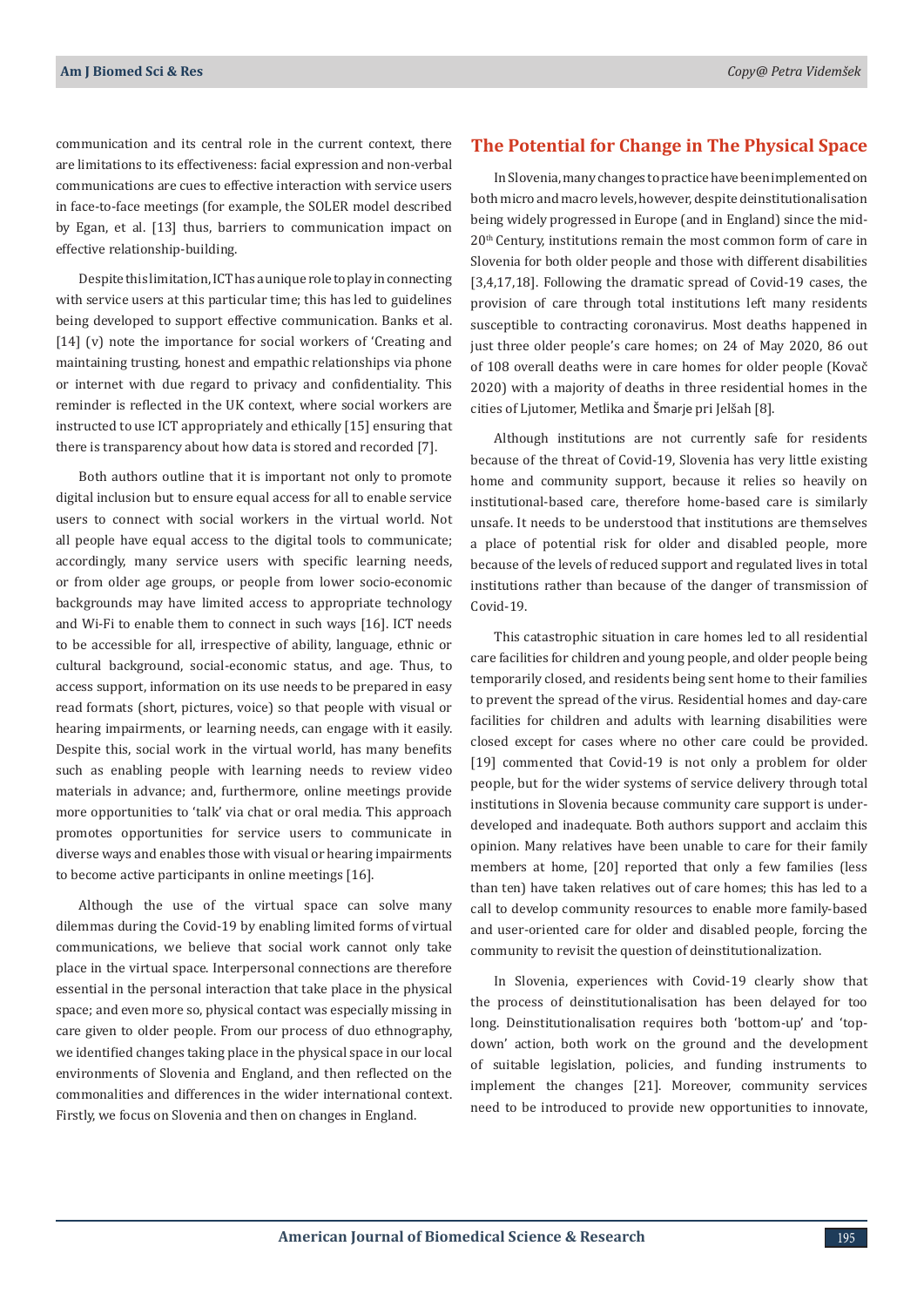otherwise deinstitutionalisation will not take place effectively. This extraordinary situation in residential care homes may lead to a dramatic improvement in the way care is provided because Slovenia does not have a uniform system of long-term care. We hope that the crisis may allow the Act for Long-Term Care, a transformative legislative program which has been in process for over 18 years, to be finally implemented. This Act focuses on the provision of personal assistants to support care in the community and designs processes that allow finance to be transferred to community-based services to promote independent living; it holds promise for this development.

Although changes in deinstitutionalisation are on the horizon in Slovenia, we can compare the current status to that of the UK, where the provision of social care is provided predominantly through community-based services. This helps us to understand how the impact of Covid-19 may influence Slovene care services. The UK is committed to providing services in the community, however the gradual retrenchment of the state [22] and cuts to public spending [23,24] following the financial crisis of 2008, have resulted in the reduction of community services such as day centres, meals on wheels, and community transport [25] This episode of recession led to an emphasis on the rationing of resources to only those with the highest need [26] as the government sought to reduce funding to publicly funded services by rolling back the state [22]. This may indicate that even when service delivery is implemented through care in the community, a visionary form of provision [26] that Slovenia seeks to emulate, reductions in funding may lead to challenges in organizing effective, safe, and reliable care.

Moreover, the enactment of wellbeing has been a guiding focus in legislation for the provision of services for children and families [27] and adults in the community [5]; however, many have questioned the liberating promises of the [5] with its focus on wellbeing in the context of a period of austerity (Whittaker 2016) This meant that an increase in wellbeing was not experienced by many service users; and if deinstitutionalisation is introduced in Slovenia, without adequate preparation and care, then the opportunity found in Covid-19 pandemic to innovate services may fail.

Learning further from the UK, shows that although this country has embraced the process of deinstitutionalisation and adopted care in the community since the early 1980s [25], in contrast to Slovenia, many mini-institutions in the UK still continue to deliver total care in residential settings. Questions have been raised about the quality of support delivered in such establishments, as documented by an under-cover reporter in 2012 [28]. The dangerous care provided in a residential home called Winterbourne View was revealed and the physical and emotional abuse of its residents who had learning difficulties was highlighted. Furthermore, although the UK has

ostensibly moved to care in the community, such mini-institutions continue to exist and conceal poor levels of care. [17] also suggests a similar situation in Slovenia exists; she notes that even when people were move from the institutions to the group homes, which support people with mental ill health, continue to exist as mini-institutions. Her research shows that in Slovenia, workers, including social workers, continue to work with an institutional mentality.

This situation suggests that England has still some way to go to deliver safe care, and perhaps reveals the long way that Slovenia must traverse to achieve change. We thus consider that we need to be cautious about the hopes raised to change and innovate care provision in the context of Covid-19; we need to be aware of the dramatic adjustments which will be required to instigate service improvement. Despite this, care in the community is a less expensive form of care than institutionalised care [6], which suggests the potential for its implementation; however, both political will and community-led activism will be needed to implement such change. Moreover, with the slow-down in both national and international economic communities, reductions in government finance due to Covid-19 will limit the potential for change and the government's will to focus on national changes to systems of social care. We now move to explore the potential of community-led services and the implications for social work.

#### **Community Space: The Place of Social Work?**

In the wider context of Europe, in response to the pandemic, many local organisations in Slovenia, England and elsewhere have mobilised to offer both practical and emotional support to people who are either self-isolating or shielding themselves because of their vulnerability to Covid-19 [8,29,30]. This community action is organic rather than structural, it is bottom-up rather than top-down [31] and is not initiated by government or national administrations. In the remainder of the article, we suggest that social workers have the potential skills and capabilities to contribute effectively to the development of such community initiatives [3,31,32] as they respond to the pandemic.

Community Social Work (CSW) has its roots in the socioecological model [33], in which intervention is centred on change to the social networks around a person to build their social capital rather than change focused on the individual him/herself, a theory at the center of social work. It requires a change in focus from person-centred care to investment in communities and mutual aid [34]. This process of mutual aid and community building as communities seek to self-organize and support people is a natural place for social workers to occupy.

The emergence of Covid-19 has challenged the narrow role of the social workers in our respective countries as communities mobilize to meet the needs of vulnerable people [30]. Currently,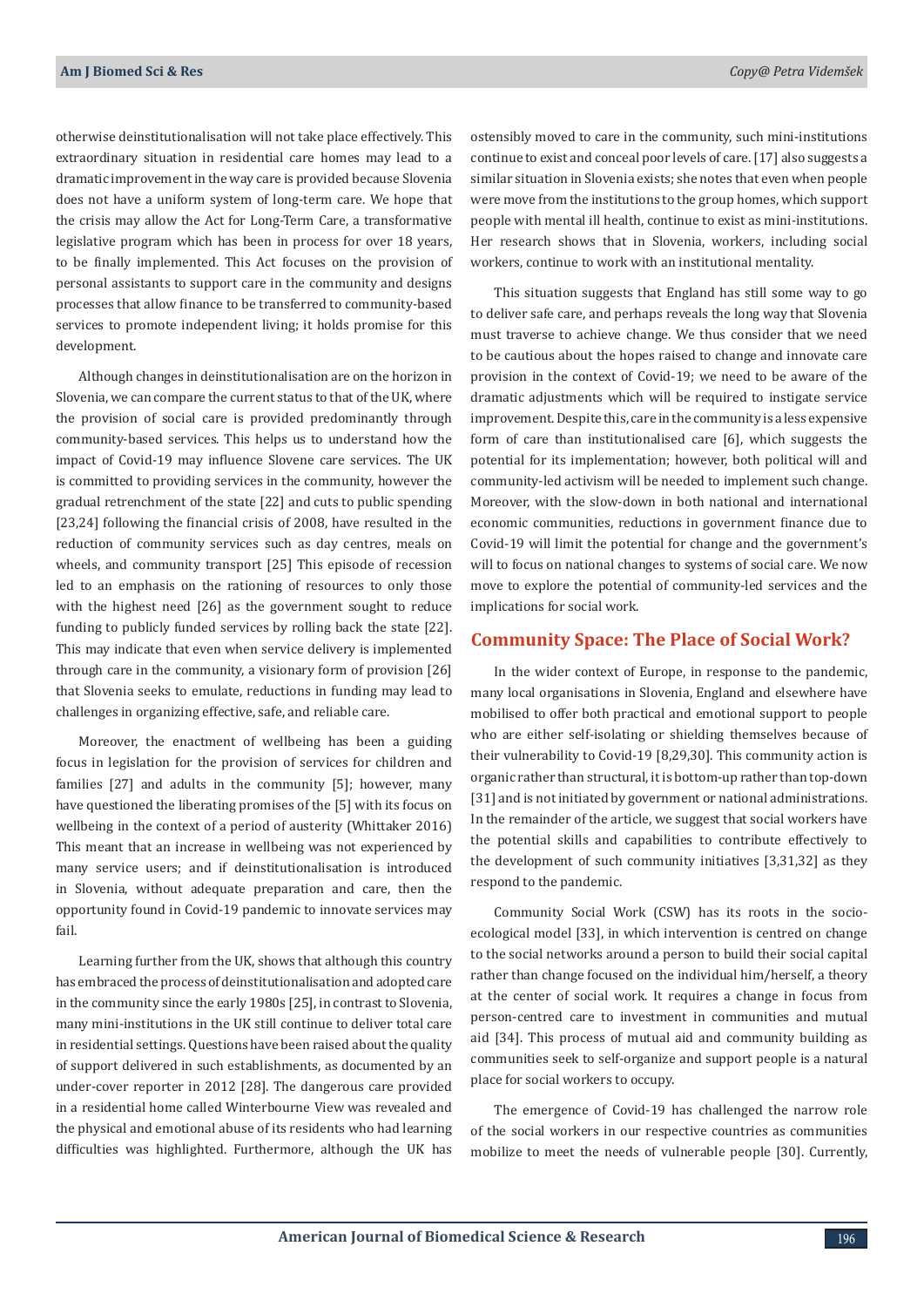actions to develop mutual support and community mobilization in response to Covid-19 are taking place *outside of the social work field*. Neighbourhoods have mobilised without the top-down leadership or the philanthropic funding which most charities depend on. There is a need for social workers to evaluate their role and assess their potential as a profession to influence change through extending their roles in communities to innovate and to mobilise mutual aid. This highlights the need for effective community development to be community-led in response to Covid-19.

Despite this vision, in a recent book, [5] suggest that the potential for communities in England to mobilize may have been compromised by austerity, thus limiting the opportunities of communities to respond in a Covid-19 era. These ideas can also be extrapolated to the current situation in Slovenia. [5] emphasize that it is important to value and build on strengths of local people in developing community support; but they underline the need to acknowledge that some localities are much poorer than others in their stock of social as well as economic capital. Similarly, they comment that the social capital in communities was harmed by the long-term effects of recession and austerity which damaged the potential of community to regenerate itself to develop support and self-help systems. They suggest (2019: xxii) 'The enduring effects of hard times may have hardened into enduring social scars.' This discussion leads to the need to understand how community has organised itself in both Slovenia and England following the Covid-19 pandemic and whether there is a place for social work to occupy this physical space.

It is important to acknowledge that the social work profession has a history of supporting mutual aid and community development [34]. Social workers' commitment to social justice and support for service user empowerment [32] suggest the potential for their effective involvement in such processes. However, the wider impact of political recession [31] and the limits on the role of social workers, particularly in the UK [34], suggest that social workers will need to carve out a new niche for themselves to ensure their participation in service change and community activism.

## **Conclusion**

Despite the invaluable work undertaken by social care workers, the media in both Slovenia and England largely reported of the extreme conditions in hospitals, reiterating the importance of the equipment needed for treatment; and it focused on the role of health care staff as they worked to save the lives of those affected by Covid-19. For a long time, social care workers received less recognition, and their work was perceived by many as invisible. In Slovenia, Danica Hrovatič, president of Association of Social Workers, Slovenia 2020 published a letter critical of governmental measures highlighting the invisibility of social workers and social care services in the media.

In the article we wanted to present the importance of social workers in the response to the pandemic and the significance of their role in supporting vulnerable adults, children, and families, focusing, in particular, on our countries of Slovenia and England. Social workers are utilizing ICT technologies to develop virtual social contact and support as contact in the physical space is limited. However, we have witnessed self-organised volunteering based on mutual aid principles and the development of solidarity among communities in our respective countries.

In Slovenia, care for older and disabled people is dominated by a rigid system of institutions, which do not meet the needs of the heterogeneous group of older people [4], and the lack of community-based care is one of the persistent problems obstructing the development of care for older people; we therefore believe that the pandemic presents an opportunity to innovate towards more user-centred practice. In England, social work may have the potential to develop a stronger presence in the community. We believe that social workers respond in creative ways to all those changes during the pandemic and that social care practitioners in our local and international contexts have the knowledge and skills to drive service improvement.

In the future, we are hesitant about the potential for change; we fear that disappointingly 'innovation without change' [6] may reign as we reconfigure health and social care services in response to Covid-19. The slowdown in the international economies has led to shrinking international funds and national Gross Domestic Product (GDP). This will impact inevitably on the resources available for the development and delivery of future health and social care services, and the amount of support offered to social workers. Although the development of CSW and community mobilisation suggest the potential for change, it may be that the opportunities for innovation are lost due to financial expediency and the sense of hope and optimism for the potential for change following this terrible pandemic will be dashed. Moreover, if a second wave of the pandemic were to occur, social workers would need to reassess their response and early moves to re-establish contact in the physical space, would need to be retrenched as virtual connections are re-instituted and face-to-face contacts restricted [35-51].

#### **Declaration of Interest**

The research was not supported by any grant awards.

The authors report no declaration of interest.

#### **References**

- 1. [\(2021\) World Health Organisation: Slovenia.](https://covid19.who.int/region/euro/country/si)
- 2. [Reluga T \(2010\) Game theory of social distancing in response to an](https://journals.plos.org/ploscompbiol/article?id=10.1371/journal.pcbi.1000793) [epidemic. PLOS Computational Biolog 6 \(5\): e1000793.](https://journals.plos.org/ploscompbiol/article?id=10.1371/journal.pcbi.1000793)
- 3. Flaker V (1998) Odpiranje norosti, Vzpon in padec totalnih ustanov (Opening Madness: The rise and fall of total institutions. Ljubljana: University of Ljubljana.